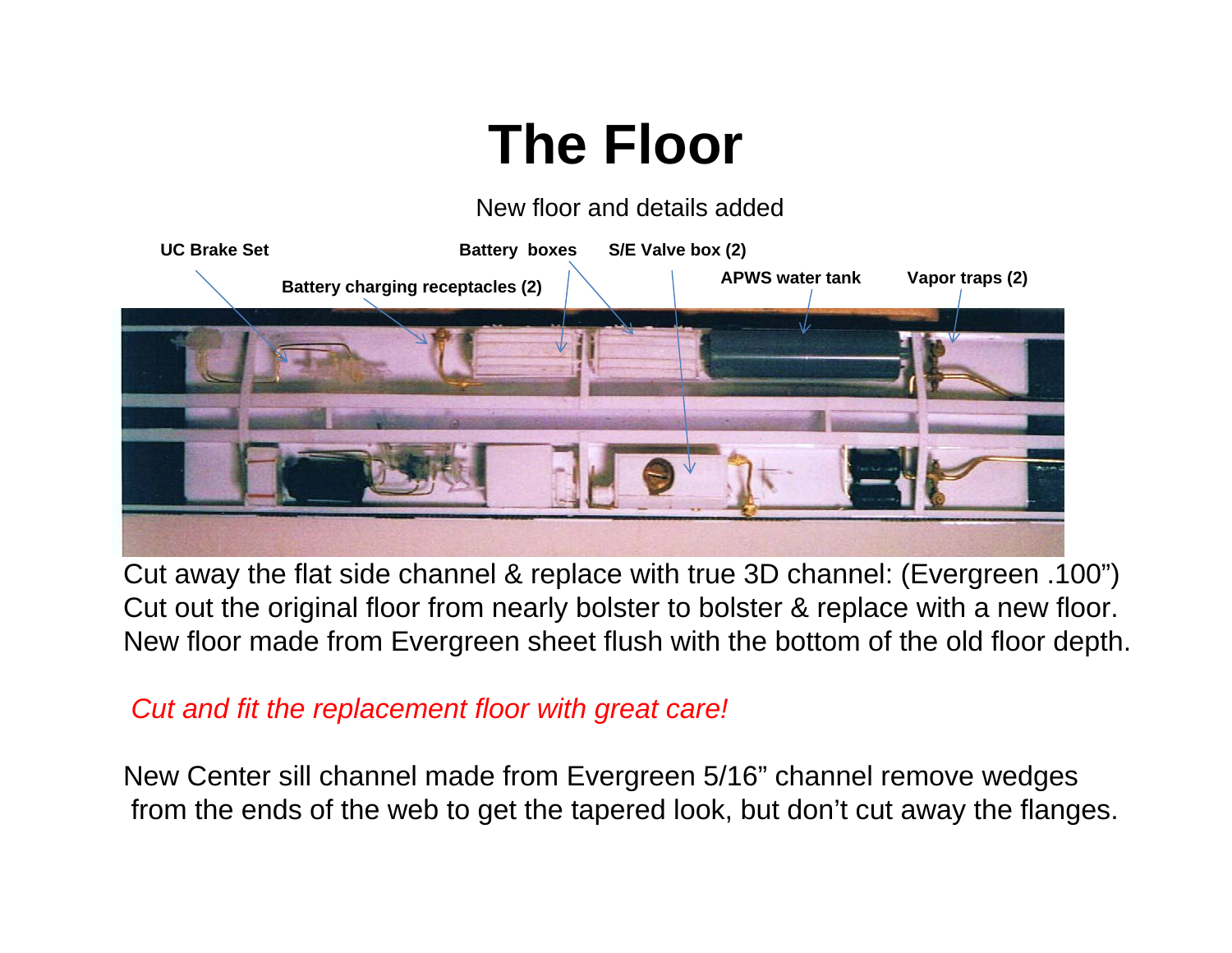# Diner details Aisle side, kitchen end



**Air, steam & signal lines**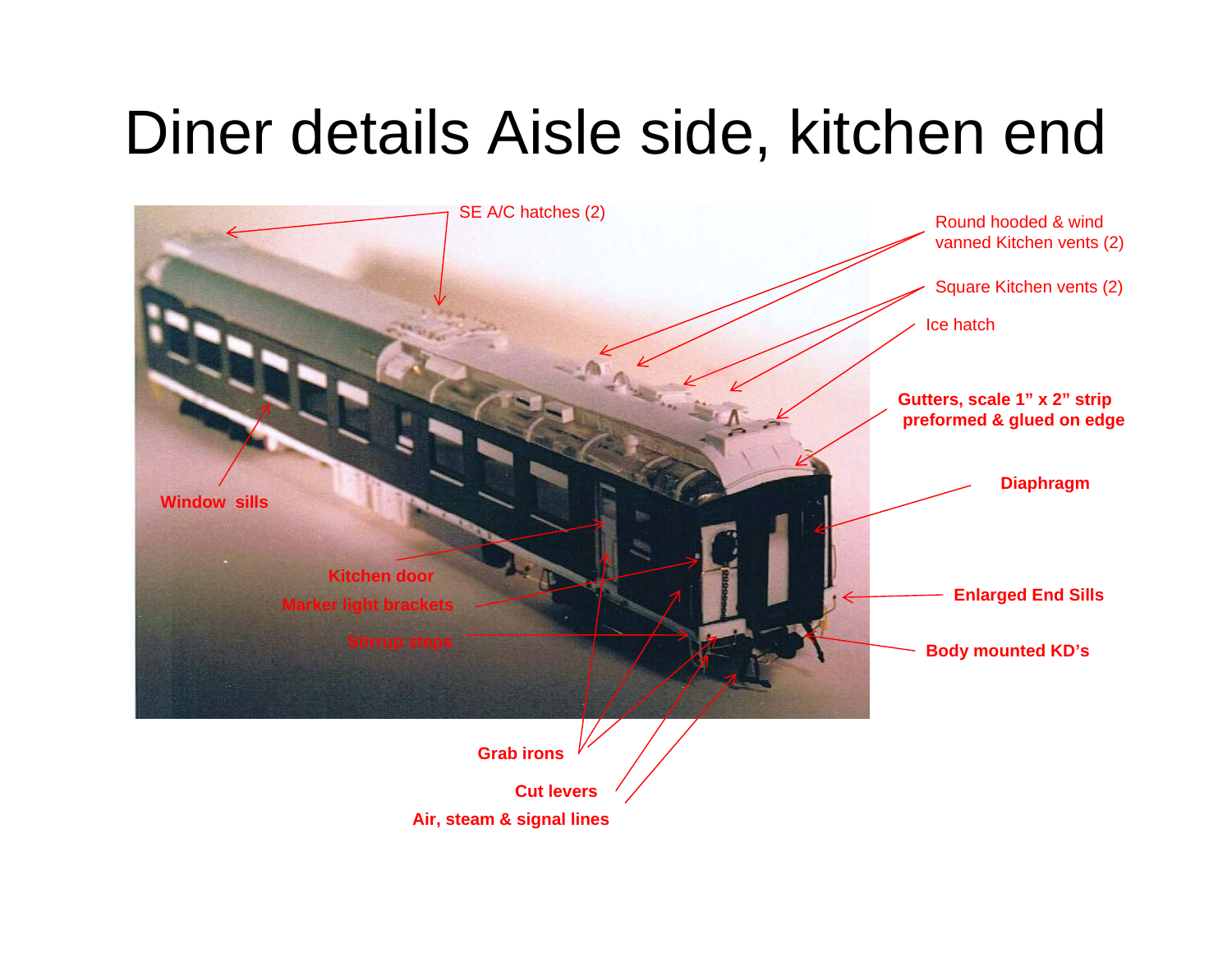## Flat Kit Side Scrabble

The diner. Build & detail the roof **kitchen end, kitchen side.** The roof is a model within a model, *especially so for diners with A/C.*

**"Ice hatch" 0.020" sides , 0.010" lid, 0.005" hinge leaf & 0.010 rod hinge , brass wire handle,** 

**Service platform: Shim brass support legs, 2" <sup>x</sup> 3" strip for decking**

**Box vent: 0.010" base flange, 0.030" body, angle & sheet top**

**'Mushroom" vent 1/16"rod + tube**

**A/C ducts: NERS parts**

**Gutters, scale 1" x 2" strip preformed & glued on edge**

**Vent frames (6)**

**"wind vane" vent: 1/8" tube, formed aluminum cap, 0.010" vane**

**Lid stop brace: brass shim**

**Roof rivet strips 0.005"**

**Grab irons (various locations)**

**Pantry area ice hatch: 0.010" base flange , 0.030" body, 0.010" lid, 0.005" hinge leaf & 0.010 rod hinge , brass wire handle,**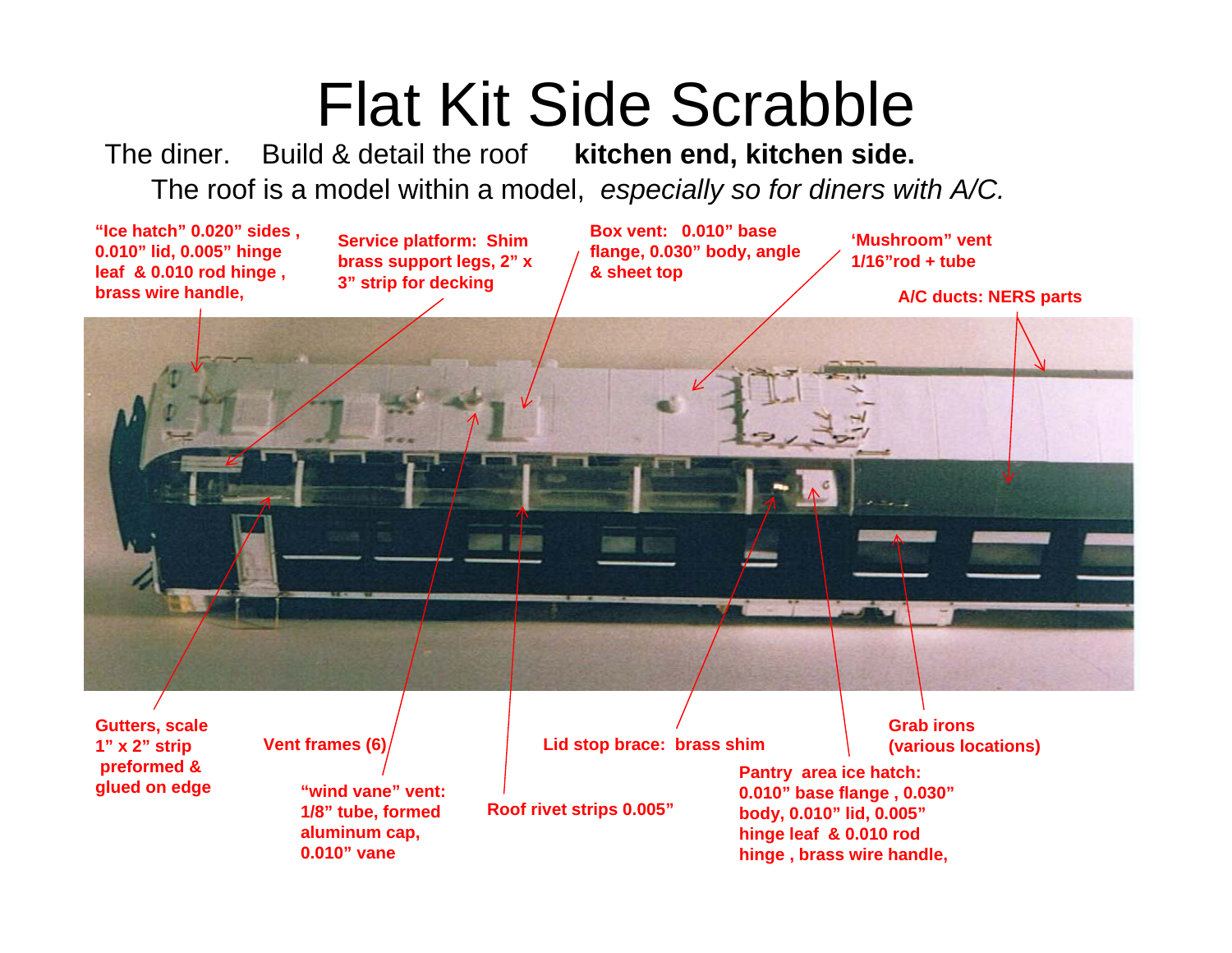# Roof Top S/E A/C hatch detailing

The café lounge shown, same components on the diner, but split locations